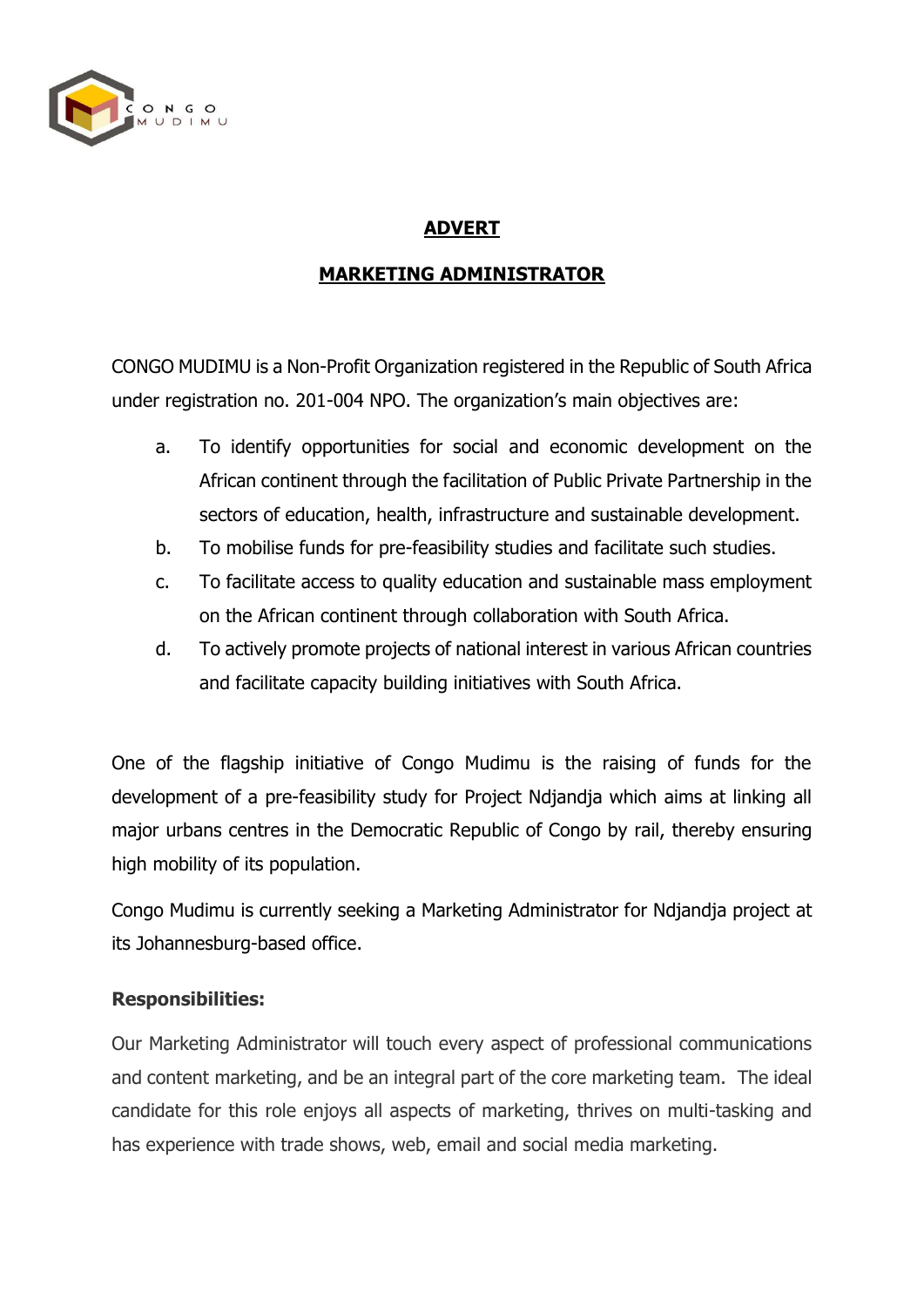

- Assist in the development of multi-channel marketing projects to help increase project visibility and contributions.
- Coordination and tracking of all activities on the project, monitor established schedules, production timelines and confirm delivery.
- Assist in the creative execution of the crowd funding operation and develop marketing materials.
- Assist in the management of website content.
- Assist in the management of social media marketing.

# **Qualifications:**

- To be considered for the position, the candidate should be of a Congolese origin and must be eligible to work in South Africa. He / She must demonstrates strong attachment to the Democratic Republic of Congo
- Fluent in English, French and at least one official African language of the Democratic Republic of Congo
- Excellent presentation and report skills in both English and French.
- A tertiary qualification (degree / diploma) is desirable
- 5 years of solid and verifiable experience in administration and marketing with an established firm.
- Experience in advertising desirable
- Deep understanding of web and social media
- Driver licence is a prerequisite
- Ability to travel from time to time, nationally and internationally
- **Candidate must be of good moral character**

CONGO MUDIMU is committed to cultural diversity and gender equality. Therefore woman candidates and people with disability are strongly encouraged to apply and will be given first preference.